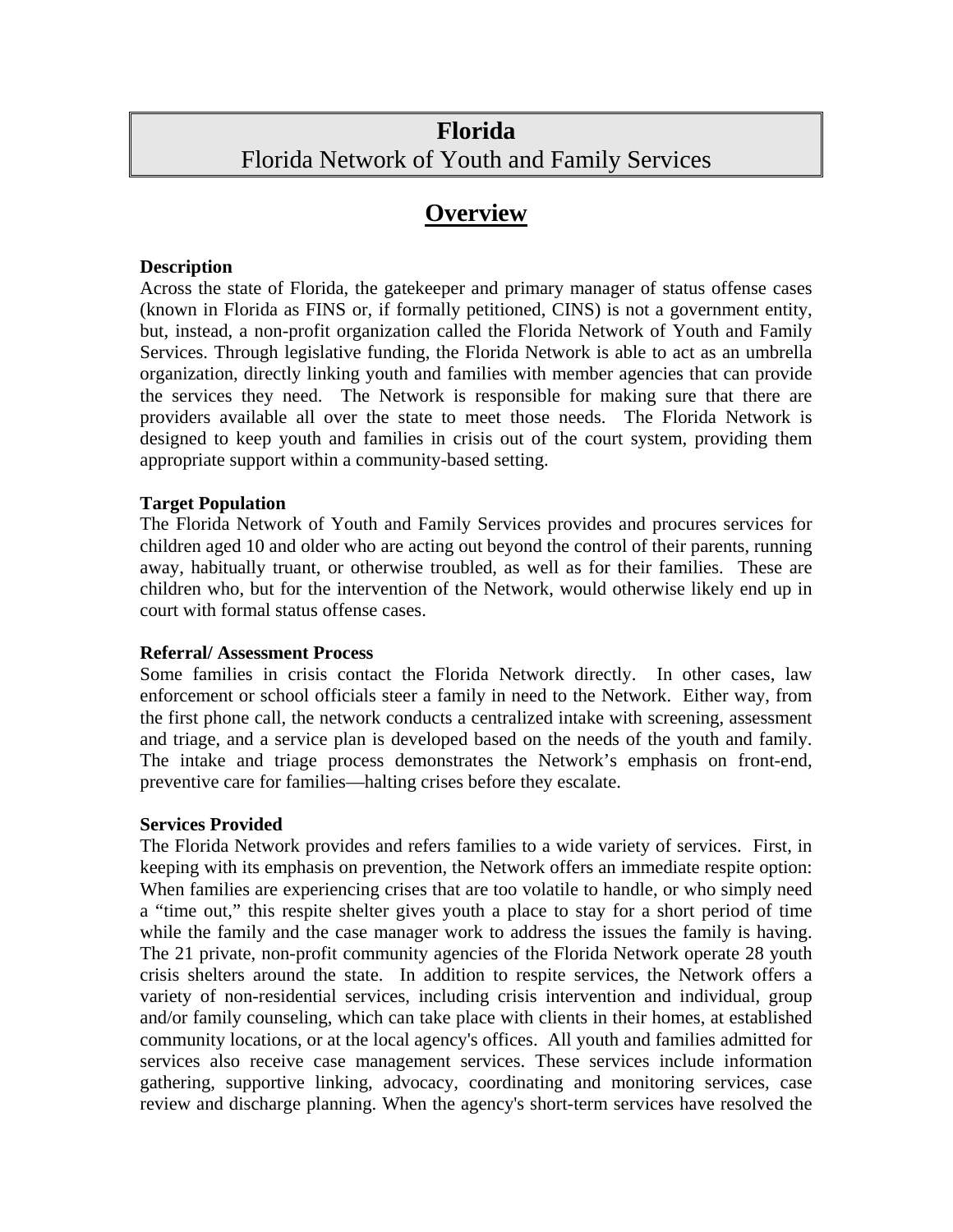family's immediate crises, the family is connected with longer-term community-based services and encouraged to follow through in order to build upon the strengths identified while receiving FINS services.

If the FINS service plan was not successful, then the case is sent to a "case staffing committee" that takes a deeper look at what might be going on with the youth and family and tries to identify why the service plan has not been successful. Through this process, the original plan could be amended if it was inappropriate for some reason (e.g., services were scheduled when the parent was at work, or they did not match needs), or any untried community services might be contacted. The staffing committee might determine that the situation at home has resolved itself or that no services are needed. The Network attempts to exhaust every alternative before a formal CINS petition is filed.

## **Evaluation/Data**

The Florida Network of Youth and Family Services' funding is directly tied to the outcomes it achieves, making it crucial not only that the Network operate effectively, but also that it carefully monitor and track its success. The Network uses highly organized and structured measured outcome data to show the legislature that it is effective, and the legislature continues to fund it accordingly. For example, in the state of Florida, only about 6% of FINS cases are petitioned to court as CINS. Approximately 90% of youth successfully complete services, 95% of youth are crime-free while receiving services, and 90% remain crime-free for 6 months after receiving services. Moreover, research revealed that the Network saved the state and the Department of Juvenile Justice between \$31.2 and \$37 million in a single fiscal year.

## **Contact Information:**

Dee Richter Juvenile Services Department  $275$  NW  $2<sup>nd</sup>$  Street Miami, FL 33128 Phone: 305-755-6202 Email: marydee@floridanetwork.org Website: http://www.floridanetwork.org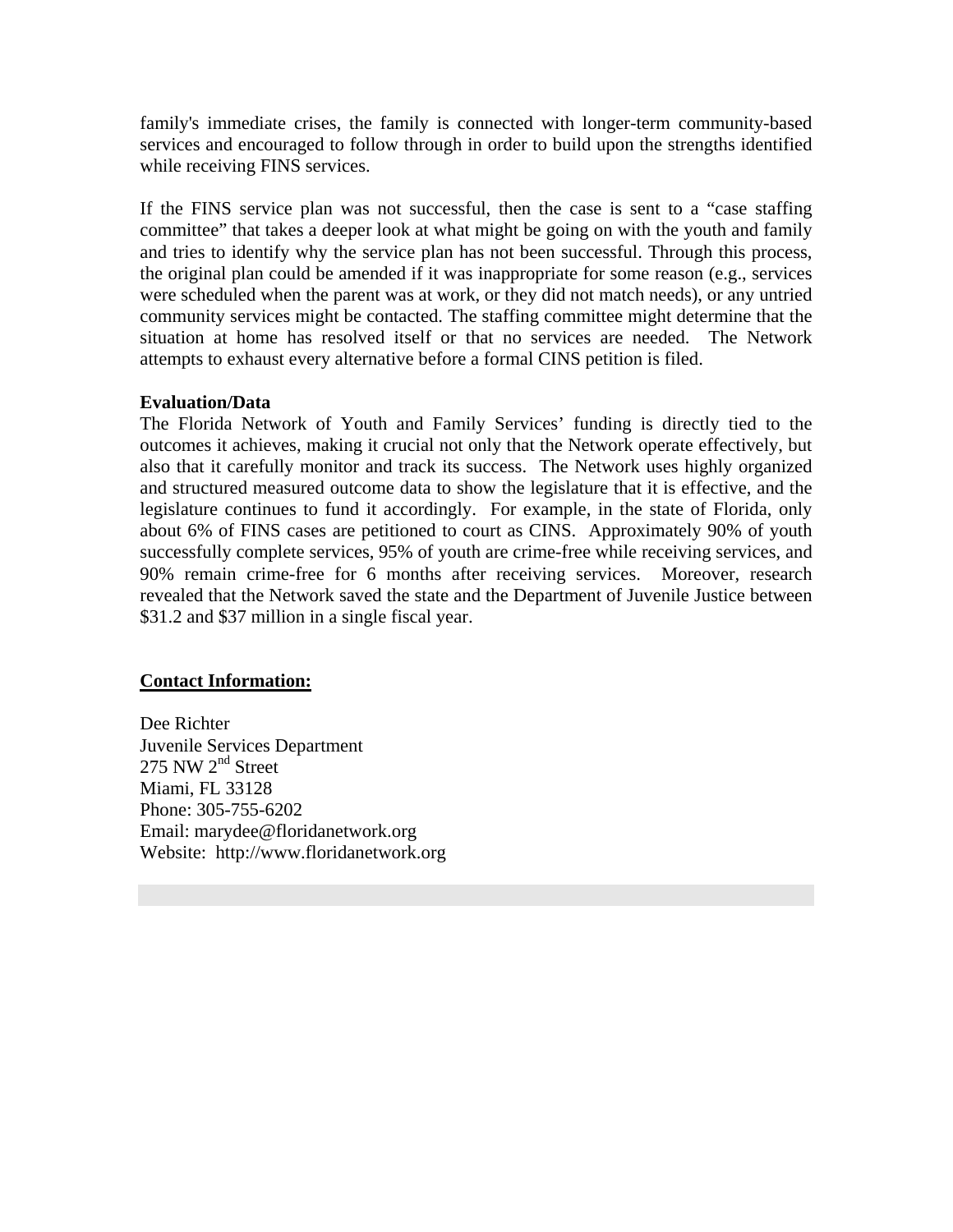# **Connecticut**  Family Support Centers

## **Overview**

## **Program Description**

Connecticut's status offender model is based on the concept of Family Support Centers (FSC). FSCs offer court-involved juveniles and their families the opportunity to come together and receive needed counseling and support services. They are viewed as "multiservice one-stop" centers. The goal is to divert youth who are referred to the court as a status offender (in CT they are called Families with Service Needs or FWSN) from further court involvement. FSCs provide an array of services beginning with triage and concluding with successful connections to community-based service providers that meet the needs of the youth and families referred. This is a state-funded program. There are currently four FSCs in Connecticut.

## **Target Population**

FSCs target children and youth age 11-15 years old, who are status offenders with escalating behaviors, who do not pose a significant threat to the public and are able to remain at home or for whom alternative custody arrangements in the community can be made.

## **Referral/ Assessment Process**

Involvement in FSCs is voluntary; all children and families sign an agreement to fully participate in the program and adhere to all program requirements. Youth and families arrive to a FSC following a child's referral to court for a status offense. If certain criteria are met, the family is sent to the FSC without formal processing. If a referral is made by a probation officer (PO), the FSC is required to respond within one hour to the PO to make sure the case is acceptable. FSC staff must try and establish contact with the youth's family within three hours of receiving the referral. An initial screen of the youth and family is done at that time, which is followed by a full assessment to identify any urgent needs. The following screening tools are used: MAYSI-II, Suicidal Ideation Questionnaire, and the Juvenile Assessment Generic. If more in-depth assessment is required The Child and Adolescent Needs and Strengths Assessment- Mental Health (CANS-MH) is administered. A service plan, called Collaborative Plan, is then developed with the youth and family. On-site programs and services are also provided by FSC staff.

## **Services Provided**

FSCs offer the following services: crisis intervention, family mediation, case management/coordination, group programming, educational consultation/mediation, aftercare services, referrals to home-based and community programs, and flex funds for pro-social activities. These centers conduct their work utilizing research-based approaches and practices such as motivational interviewing techniques, trauma-sensitive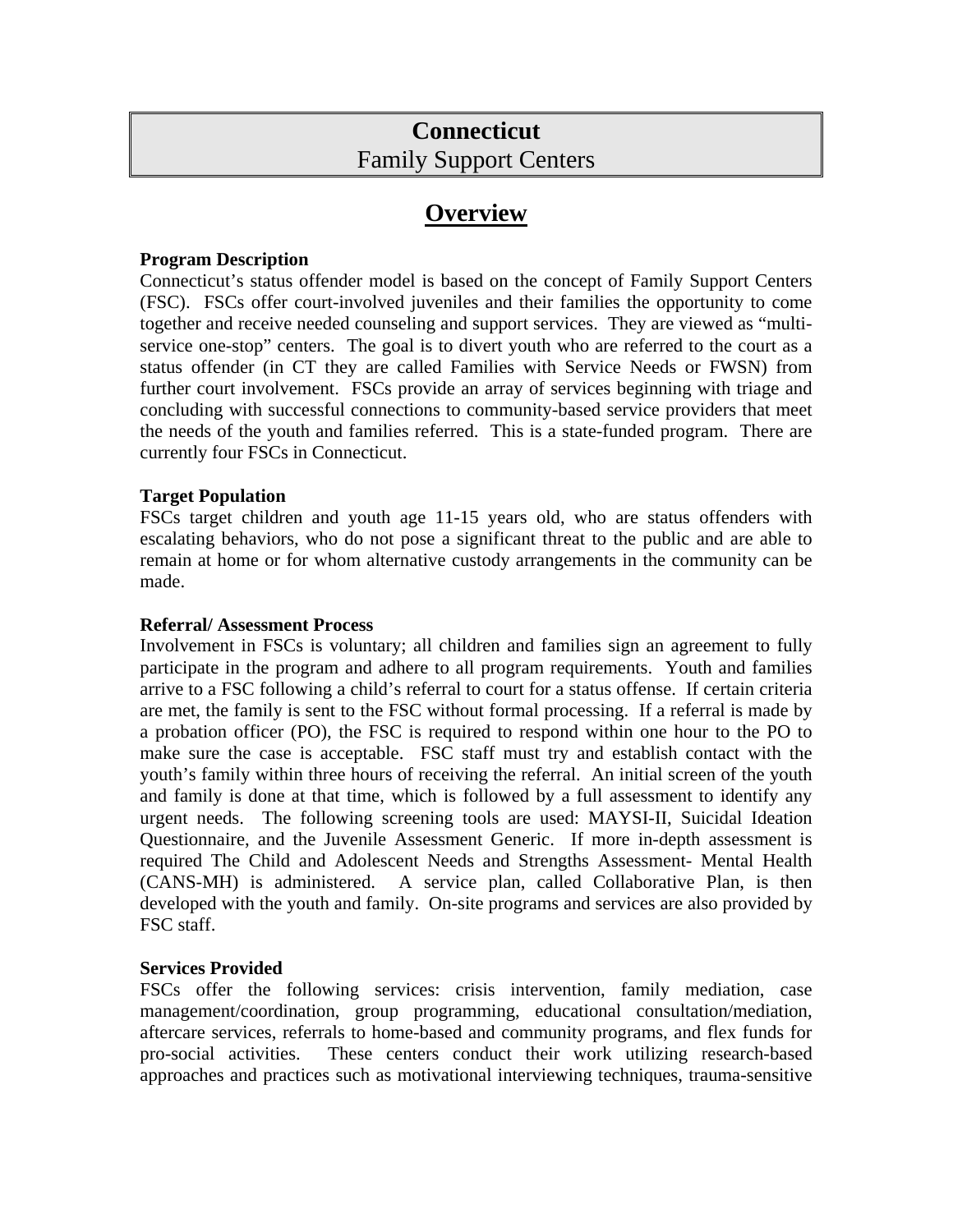practice, and female responsive practice, with an overarching relational, strengths-based approach.

## **Evaluation/Data**

Since the establishment of FSCs, detention numbers have decreased as well as the numbers of delinquent referrals.

## **Contact Information:**

Kimberly Sokoloff or Cathy Foley Geib State of Connecticut, Judicial Branch Court Support Services Division 936 Silas Deane Hwy # 3 Wethersfield, CT 06109-4219 Phone: 860-721-2125 Email: Kimberly.Sokoloff@jud.ct.gov Email: CatherineFoley.Geib@jud.ct.gov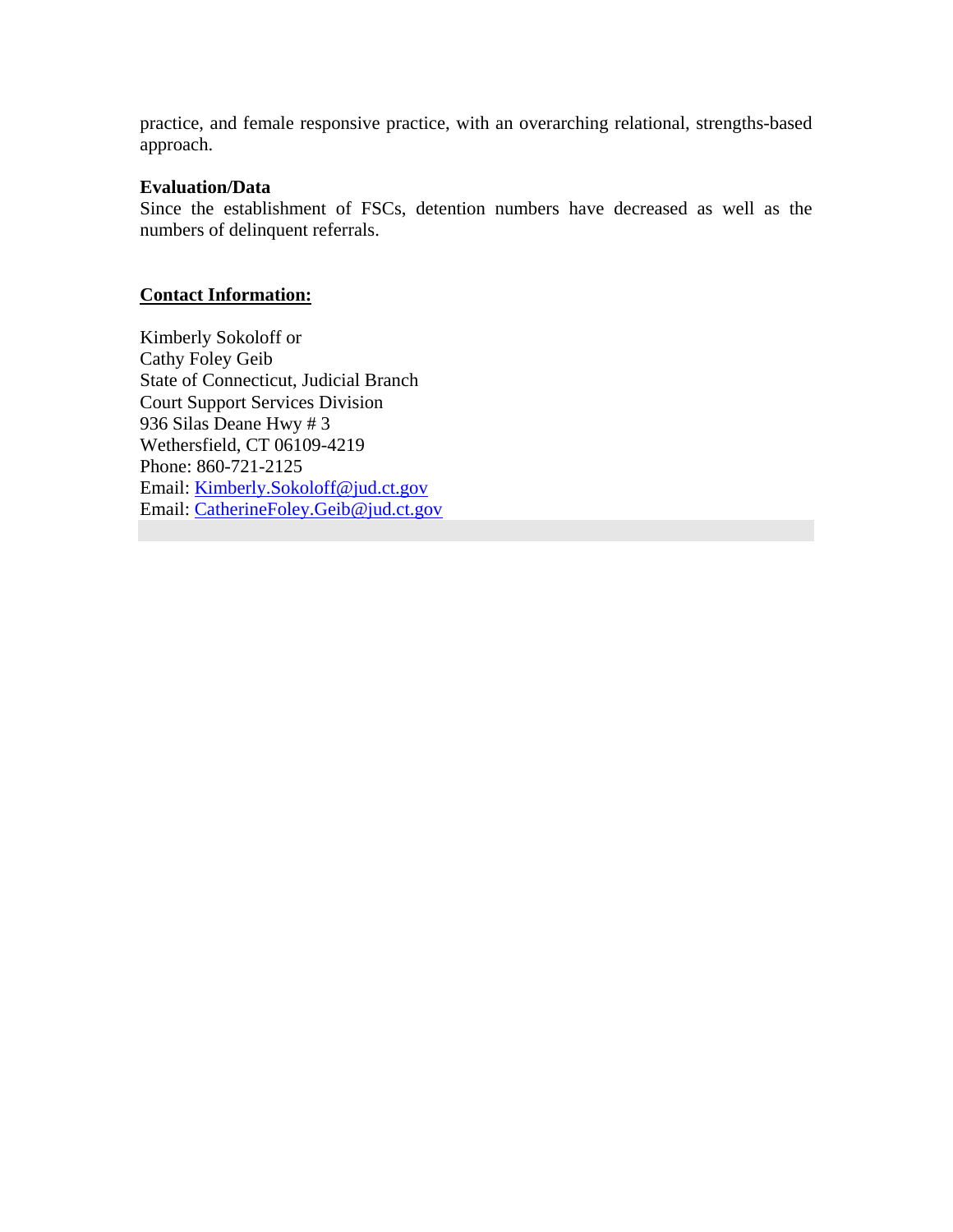## **Orange County, New York**  Family Keys

## **Overview**

#### **Program Description**

In an effort to better serve youth and families in crisis, Orange County, New York has shifted away from a court-centered model and moved toward a community-based service model, and has done so with impressive success. The county contracts with Family Keys, a branch of Southwest Key Programs, which is a recognized national leader in responding to the needs of youth and families, to serve as the lead organization in charge of status offense referrals (known in New York as Persons In Need of Supervision or PINS) in the county. The defining characteristics of the shift to working with Family Keys is that the system now provides an immediate, out-of-court response to families in need, and keeps young people out of the court system and in their homes wherever possible.

#### **Target Population**

The Family Keys program is designed for youth and family who are in crisis, and need immediate intervention, de-escalation, and, potentially, short term and long term services to address their ongoing needs and challenges.

#### **Referral/ Assessment Process**

When parents seek to file a PINS complaint – alleging that his or her child is, essentially, out of their control, they call probation or are referred to probation. Probation does a screening, and if the probation officer determines that PINS allegations are in fact present, the case is referred to Family Keys. A Family Keys case worker will then contact the family within 24 hours of the referral, and will do an assessment of the case over the phone to determine the severity of the case. Depending on the assessment, the case worker will develop a short term intervention plan, which generally includes linking youth and families to community based programs, and a plan for accessing community services and a plan for accessing support available through family, friends, and community networks for both the parents and the youth.

#### **Services**

Family Keys usually works closely with a family for 2-3 weeks to calm the crisis, ensure that the family is engaged in the service plan, and troubleshoot any issues that arise. After that time, the family generally continues with follow-up services in the community. Family Keys is still available to the families, but their contact with them is less frequent. If the assessment in a case reveals that more intensive intervention is needed, or if through the process of working with a youth and family the case worker decides that more services are needed, they can refer a case to the department of mental health services. If appropriate, youth and families and can then be referred to more high end services such as MST (multi systemic therapy) and FFT (functional family therapy).